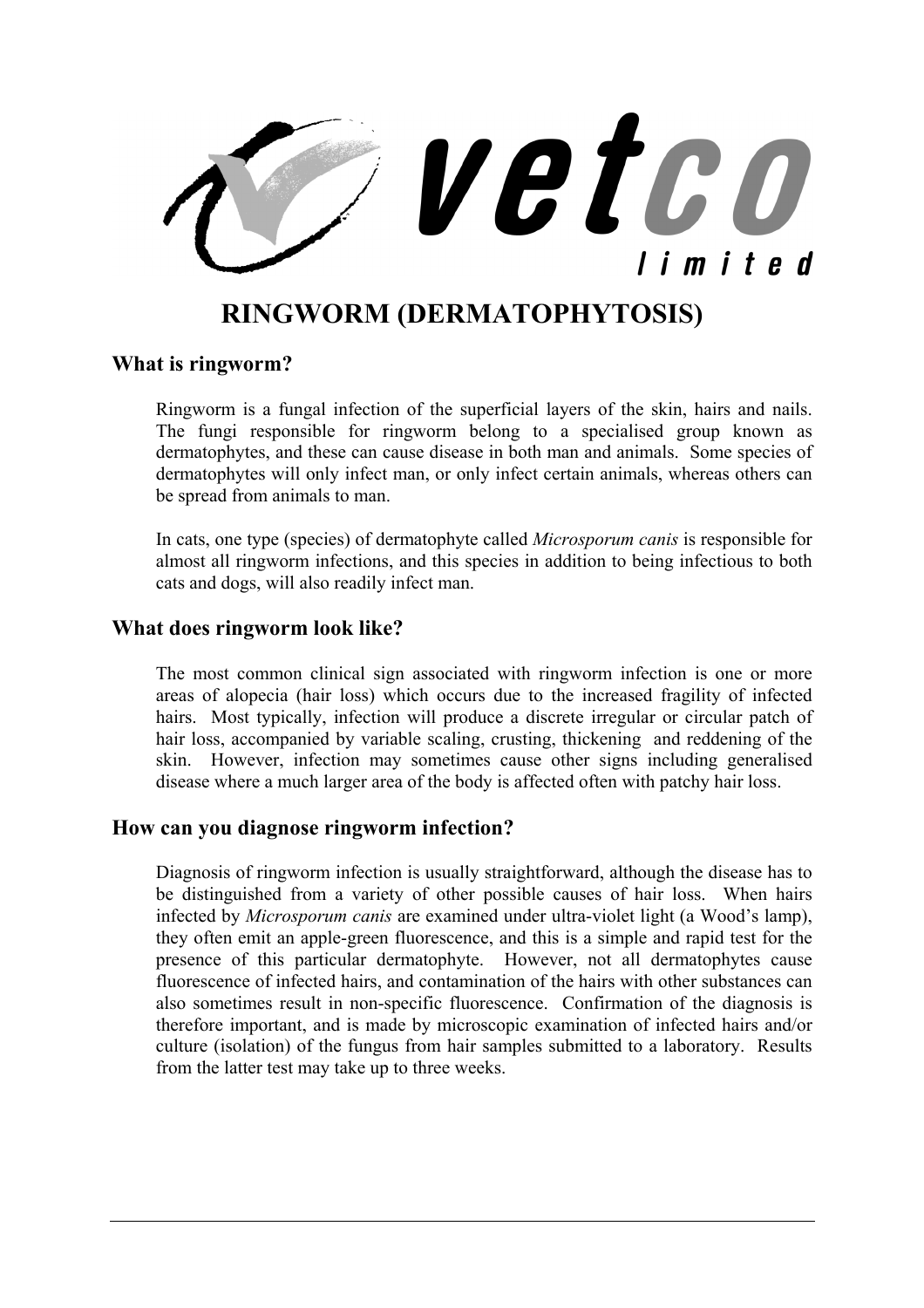## **Treatment of ringworm**

Although in many cats, ringworm is a self-limiting infection (with resolution typically taking 3-5 months), treatment of the disease is **always** indicated to minimise the risk of spread of infection to humans (particularly children) and to others cats (and dogs).

Two forms of treatment can be used for cats with ringworm - topical therapy (application of creams, ointments or shampoos) and systemic therapy (administration of anti-fungal drugs by mouth). In addition, attention must also be given to cleaning the environment.

# **1. Topical therapy**

Occasionally, topical therapy is used alone for treatment of ringworm, but more commonly it is used in combination with systemic therapy, or systemic therapy may be used alone. Various creams and ointments are available to apply to localised areas of the skin affected by ringworm, or if there is more generalised disease your veterinarian may advise the use of a shampoo. It is extremely important *only* to use preparations that have been specifically provided by, or recommended by your veterinary surgeon for topical treatment of cats

# **2. Systemic therapy**

For most cases of ringworm, effective treatment will require administration of an oral anti-fungal drug. The most widely used drug for this purpose is **griseofulvin**. If there is more than one cat in the household, it is possible either to try and separate infected from non-infected cats and just treat the infected ones, or in some situations it may be preferable to treat all of the cats - your veterinarian will be able to advise you regarding your own circumstances.

# **3. Environmental cleaning**

Hairs infected with ringworm contain numerous microscopic fungal spores which can be shed into the environment. Infection of other animals and humans can therefore occur either by direct contact with an infected cat, or through the environmental contamination with fungal spores. In addition to minimising direct contact with an infected cat, it is therefore also important to attempt to keep the environment free of spores. Topical treatment of affected skin, and clipping of infected hairs (with careful disposal) may help to reduce environmental contamination, and it is also worthwhile considering restricting the cat to certain rooms of the house that are easy to clean. Thorough vacuum cleaning of rooms where the cat has access to is the best way to minimise environmental contamination, and this should be done as frequently as is possible (e.g. daily or every other day). In addition, the use of diluted bleach is recommended in areas that can be readily disinfected.

# **Will my cat recover?**